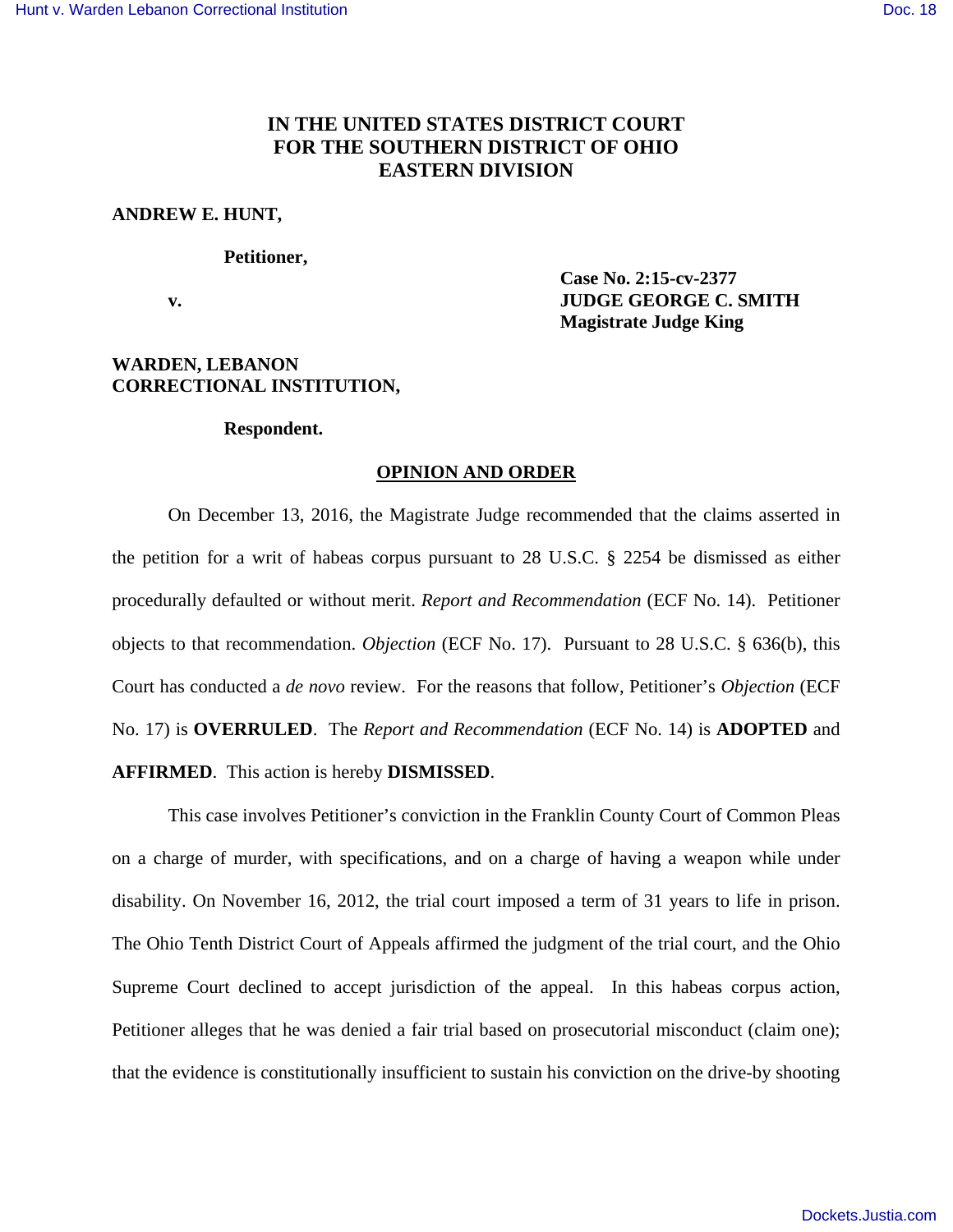specification (claim two); that he was denied the effective assistance of trial counsel (claim three); that reception of new evidence after trial violated the Double Jeopardy Clause (claim four); and that the unauthorized substitution of an alternate juror denied him his right to have his trial completed by a particular tribunal (claim five).

As noted *supra*, the Magistrate Judge recommended the dismissal of Petitioner's claims as either procedurally defaulted or without merit. In particular, the Magistrate Judge recommended, *inter alia*, that Petitioner's claim of denial of the effective assistance of counsel be denied on the merits and, therefore, as failing to establish cause for the procedural default of Petitioner's claim one, which alleges prosecutorial misconduct. Petitioner argued – before the Magistrate Judge and in his objections – that his attorney violated the standard established in *Strickland v. Washington*, 466 U.S. 668 (1984), by failing to object to the prosecutor's closing remarks which suggested that Petitioner's involvement in illegal drug activities provided a motive for the charged murder. The state appellate court concluded that the challenged remarks did not amount to prosecutorial misconduct and, further, that Petitioner had failed to establish prejudice; the appellate court also commented that his counsel's decision not to object to these statements may have been a tactical choice. *See State v. Hunt*, No. 12AP-103, 2013 WL 6406316, at  $*1-3$  (Ohio App. 10<sup>th</sup> Dist. Dec. 5, 2013). Petitioner contends the state appellate court's decision wrongly determined that the prosecutor had not acted improperly, in view of its decision in *State v. Mardis*, 134 Ohio App.3d 6, 21 (Ohio App. 10<sup>th</sup> Dist. 1999), which held that the admission of evidence regarding a defendant's involvement in the sale and use of illegal drugs prior to the charged murder was improper where the evidence failed to indicate that such activity was "inextricably related" to the crime at issue. Petitioner also argues that the prosecutor's remarks in his case required the jury to engage in an impermissible stacking of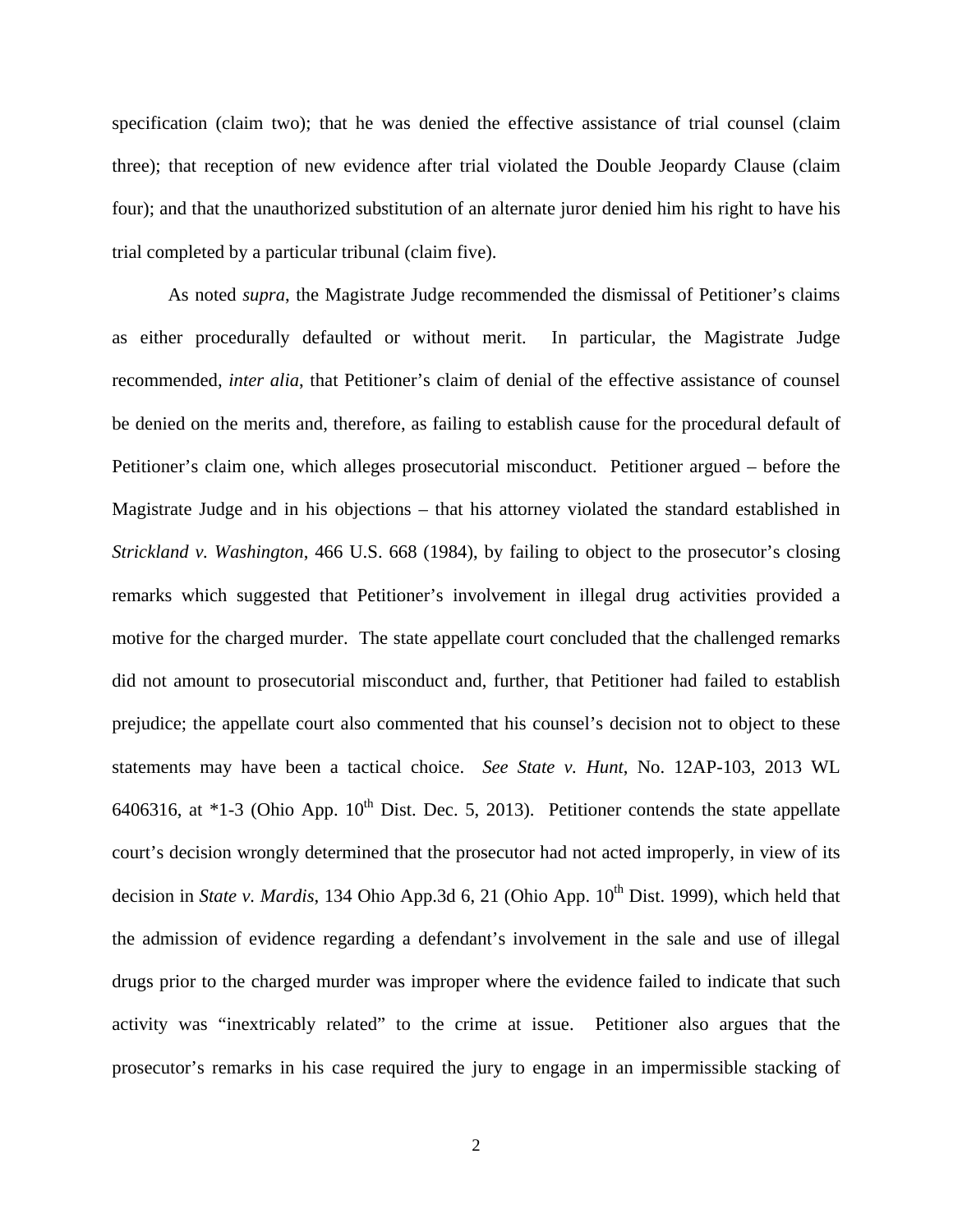inferences and was without a basis in fact. *Objection* (ECF No. 17, PageID# 1625-26). This Court disagrees.

The record does not establish that the state appellate court, in reaching its conclusion, contravened or unreasonably applied federal law, or constituted an unreasonable determination of the facts in light of the evidence presented so as to warrant federal habeas corpus relief. *See* 28 U.S.C. § 2254(d), (e). As detailed in the *Report and Recommendation*, evidence regarding possible drug related activity and its potential connection to the charged murder was presented to the jury; indeed, much of that evidence was elicited by defense counsel during the crossexamination of prosecution witnesses in what appears to have been a (not unreasonable) matter of defense strategy. Under these circumstances, the prosecutor's comments involved permissible arguments as to the reasonable inferences that the jury could draw from the evidence. Further, in view of the substantial evidence of Petitioner's guilt, this Court agrees that Petitioner has failed to establish prejudice.

 The Magistrate Judge also recommended the dismissal of Petitioner's claim of denial of the effective assistance of counsel based on his attorney's failure to object the prosecutor's questions, during cross-examination of Petitioner's mother, regarding whether she had told one Tony Marcum that Petitioner had showered, had washed his clothes, and had washed his hands with bleach after he returned home in the early morning hours after the victim had been murdered. Petitioner maintains that the state appellate court erred in rejecting this claim because it failed to take into account Ohio cases that prohibit the prosecutor's presentation to the jury of unverifiable and inflammatory allegations under the guise of impeachment, unless the prosecutor can prove such allegations through independent testimony*. Objection* (ECF No. 17, PageID# 1627-28). Petitioner posits that the prosecutor could not have done so here, because Tony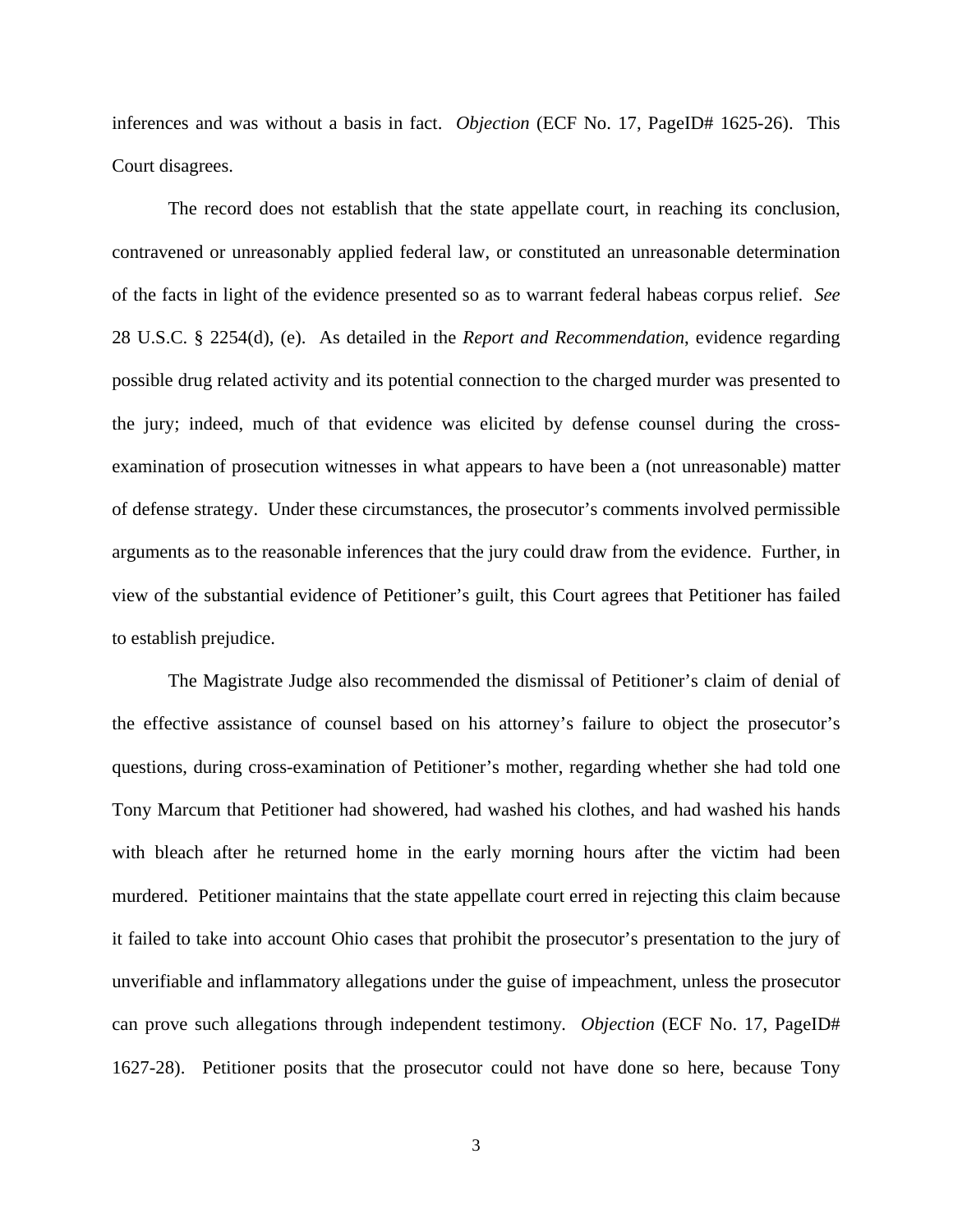Marcum, had he been called as a prosecution witness, likely would have asserted his Fifth Amendment rights and refused to testify. *Id.* (PageID# 1629). However, Petitioner's argument in this regard is entirely without record support and is based entirely on speculation.

 Petitioner also claims the ineffective assistance of trial counsel, based on his attorney's failure to object to the admission of cash and jewelry seized from his mother's home and to the admission of hearsay statements by individuals at the crime scene, failure to request a limitation on the admission of photographs of the homicide victim, and eliciting of damaging testimony during the cross-examination of one Alexis Lewis. The Magistrate Judge recommended that this claim be dismissed as without merit. In his objections, Petitioner again raises all of the same arguments that he previously presented: he claims that he was prejudiced by the eliciting of testimony by Lewis indicating that she had been threatened, and by the cumulative effect of counsel's errors. In this respect, Petitioner characterizes the evidence against him as "extremely weak." *Id.* (PageID# 1632-39). However, after consideration of the entire record, and for the reasons detailed in the *Report and Recommendation*, this Court agrees that this claim, and these allegations, are without merit.

 Petitioner also objects to the Magistrate Judge's recommendation that his remaining claims of prosecutorial misconduct be dismissed on the merits. Petitioner asserts that the prosecutor violated *Berger v. United States*, 295 U.S. 78 (1935), by asking Detective Siniff whether Tony Marcum had indicated that he had acted as a "cleaner" and by misrepresenting the testimony of the State's trace evidence expert. Petitioner again argues that the cumulative effect of multiple instances of prosecutorial misconduct worked to his prejudice and denied him a fair trial. *Objection* (ECF No. 17, PageID# 1643). This Court has considered the totality of the circumstances, *see Angel v. Overberg*, 682 F.2d 605, 607 (6<sup>th</sup> Cir. 1982)(*en banc*), and concludes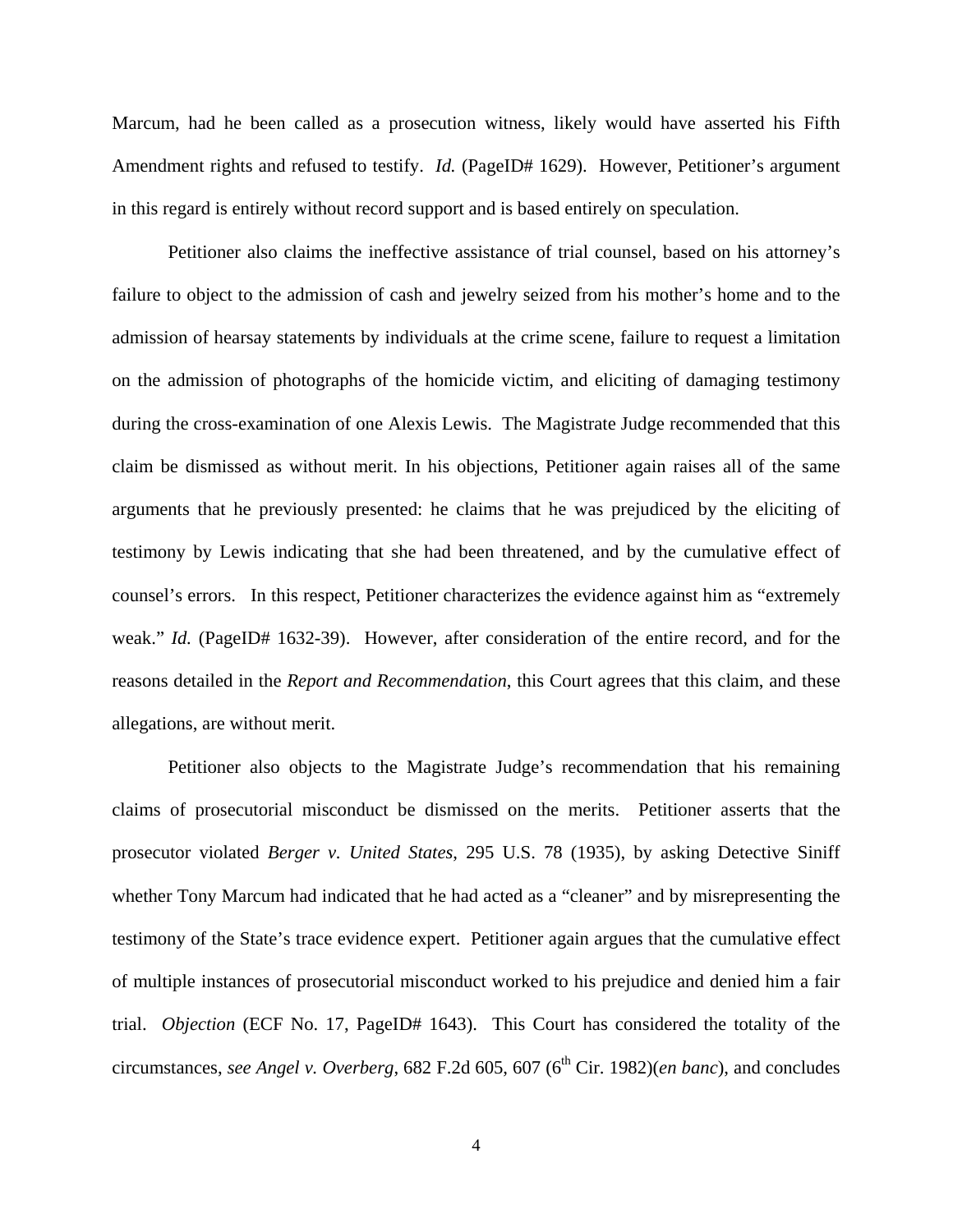that the record does not establish that the prosecutor engaged in such egregious misconduct as to warrant federal habeas corpus relief. Further, Petitioner has failed to rebut the presumption of correctness afforded the state appellate court's factual finding that the prosecutor did not misrepresent the testimony of the prosecution witness.

 Petitioner also objects to the Magistrate Judge's recommendation of dismissal of Petitioner's claim that the evidence was constitutionally insufficient to sustain his conviction on the drive-by shooting specification, in view of the lack of evidence indicating that his vehicle was moving at the time he is alleged to have shot Canty from inside the car. Petitioner also specifically argues that this Court need not defer to the state appellate court's determination that the statute at issue, O.R.C. § 2941.146, does not require movement of the vehicle. According to Petitioner, the state appellate court's decision violates due process by applying a "novel construction" of the statute that is not fairly disclosed to fall within the language and scope of the statute and which does not implicate the heightened concerns posed by a so-called "drive-by shooting." Petitioner's arguments are not persuasive. As noted by the state appellate court, the statute expressly prohibits the discharge of a firearm from a motor vehicle – not from a moving motor vehicle. Further, this Court must defer to a state court's interpretation of its own laws. *See Miskel v. Karnes*, 397 F.3d 446, 453 (6<sup>th</sup> Cir. 2005). When viewing all the evidence in the light most favorable to the prosecution, *see Jackson v. Virginia*, 443 U.S. 307, 319 (1979), this Court concludes that the evidence was constitutionally sufficient to sustain Petitioner's conviction on the drive-by shooting specification.

 Finally, Petitioner objects to the Magistrate Judge's recommendation of dismissal on the merits of his claim that his rights under the Double Jeopardy Clause were violated by the reception of new evidence on the repeat violent offender specification and having a weapon